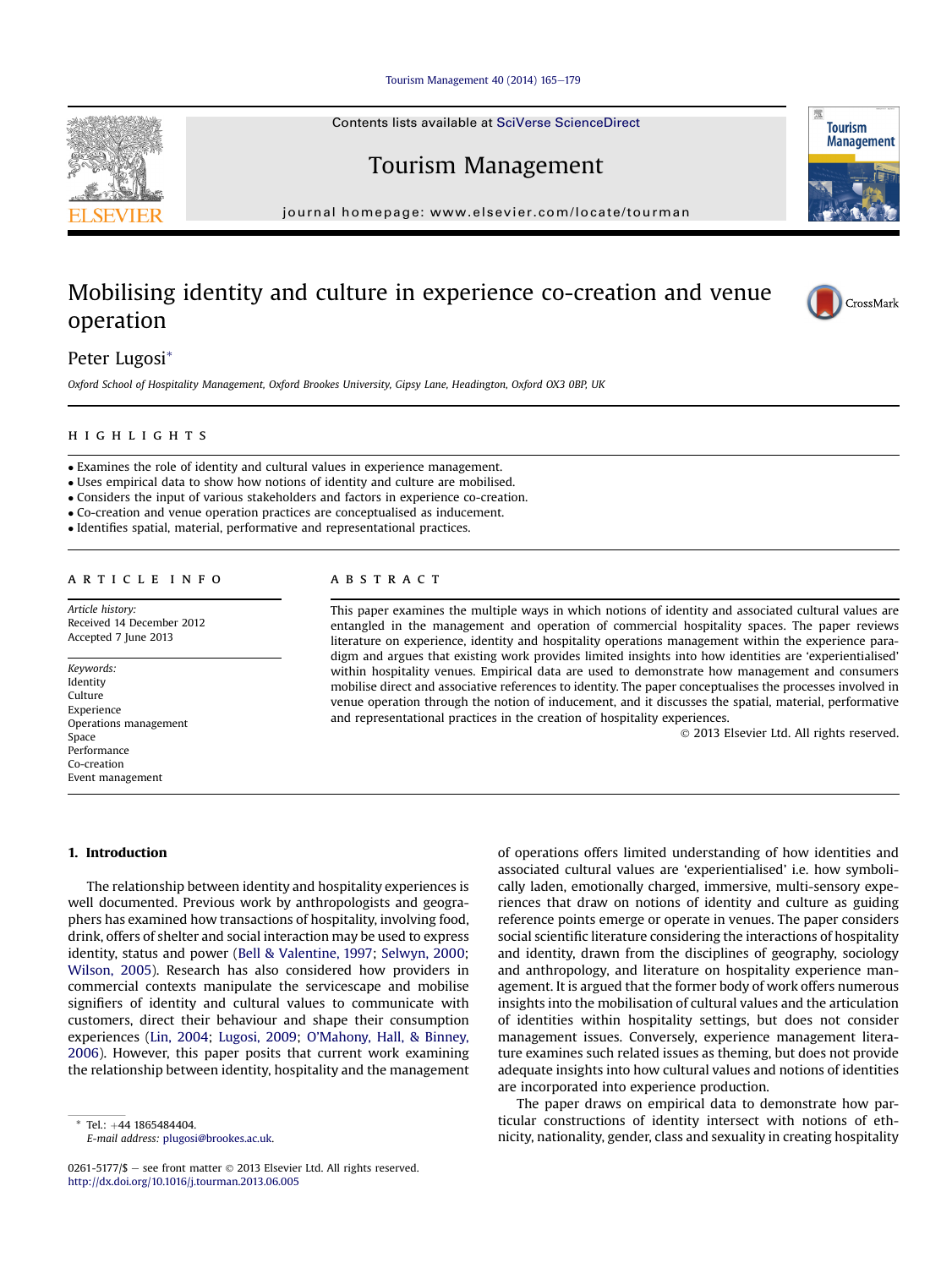experiences. It is argued that the experientialisation of identity involves the selective reconstruction and mobilisation of culturally specific expressions of values and behaviours by the operators, and it also involves consumers' performances of selves and their identificationwith or against particular notions of identity. It is important to stress that this paper is not concerned with hospitality and subjective experiences of identity i.e. how consumers feel about or relate to particular discourses of self. Rather, it focuses on how discourses of identity are distilled, juxtaposed and mobilised as organisational resources.

The paper's approach is broadly in the actor-network theory (ANT) tradition [\(Latour, 2005](#page--1-0); [Lugosi & Erdélyi, 2009](#page--1-0); [Van der](#page--1-0) [Duim, Ren, & Jóhannesson, 2013](#page--1-0)). ANT as a methodology seeks to examine the actors, actions, processes and relationships through which things come into being [\(Latour, 2005\)](#page--1-0). There are three principal areas of interest within this perspective relevant to the current study: first, the different human and non-human actors or actants; second, enactments i.e. how actors/actants and their networks of relationships perform knowledge and agency, resulting in particular outcomes; and enrolment, i.e. how various (human and non-human) actors/actants are mobilised within these enactments or performances.

This paper examines a hospitality/tourism venue/event called The Church which has been operating since 1979, and it accounts for the practices and processes through which management and consumers co-create notions of identity and culture through the experience. The paper conceptualises the processes involved in venue operation through the notion of inducement, and it discusses the spatial, material, performative and representational practices in the creation of hospitality experiences. It is argued that identifying specific practices of inducement within this research context helps to construct a broader thematic framework for understanding how identities may be entangled and mobilised within hospitality experiences in other contexts. By doing so, this paper, therefore, responds to emerging calls to examine critically the relationship between identity and spatial dimensions of hospitality (e.g. [Lugosi,](#page--1-0) [2009](#page--1-0); [Lynch, Germann Molz, McIntosh, Lugosi, & Lashley, 2011](#page--1-0)) by mapping the entanglement of material, embodied, representational and symbolic practices in the production of space. This contributes to knowledge in two key ways: first, it broadens our understanding of the processes through which particular spaces are created or rendered hospitable. It thus contributes to current work examining the nature of hospitality in contemporary society and how it operates in different social contexts (cf. [Lugosi, 2009](#page--1-0); [Lynch et al.,](#page--1-0) [2011\)](#page--1-0). Second, it builds upon and advances our understanding of experience management (cf. [Gilmore & Pine, 2002;](#page--1-0) O'[Mahony et al.,](#page--1-0) [2006](#page--1-0)) by offering a context-sensitive conception of the complex processes of co-creation through which hospitality experiences are constructed.

### 2. Literature review

### 2.1. The experience paradigm and hospitality operations management

Experiential consumption and its management have emerged as central themes in conceptualisations of contemporary hospitality (cf. [Gilmore & Pine, 2002](#page--1-0); [Hemmington, 2007;](#page--1-0) [Walls, Okumus,](#page--1-0) [Wang, & Kwun, 2011a](#page--1-0)). There are various debates concerning the definition of experiences, but a reoccurring set of themes are that experiential consumption is multi-sensory, with a significant emotional component, involving affective engagement between the consumer and organisation and between consumers ([Morgan,](#page--1-0) [Lugosi, & Ritchie, 2010](#page--1-0); [Morgan, Watson, & Hemmington, 2008](#page--1-0); [Walls et al., 2011a\)](#page--1-0). Moreover, because such experiences are symbolically laden and thus meaningful to consumers, they are actively involved in the construction of the experience through preconsumption desire, fantasy, anticipation, preparation as well as contribution during the experience, and remembering and storytelling afterwards [\(Lugosi, 2007](#page--1-0); [Morgan et al., 2010;](#page--1-0) [Watson,](#page--1-0) [Morgan, & Hemmington, 2008\)](#page--1-0). Experiential consumption can also be thought of as occurring outside of, and often in contrast to, mundane, everyday experiences [\(Hanefors & Mossberg, 2003\)](#page--1-0), although consumer experiences are inevitably multidimensional and involve a series of functional aspects that underpin peak experiences [\(Quan & Wang, 2004](#page--1-0)).

There is also a growing body of work that has explored the management of experiential consumption in hospitality (see e.g. [Gibbs & Ritchie, 2010;](#page--1-0) [Gilmore & Pine, 2002](#page--1-0); [Walls et al., 2011a\)](#page--1-0). Experience management has drawn on the principles of theatre and drama [\(Morgan et al., 2008](#page--1-0); [Pine & Gilmore, 1999\)](#page--1-0) and is informed by [Goffman](#page--1-0)'s (1990) dramaturgical conception of the world. This dramaturgical perspective conceives the social world through notions of visible front stages and hidden back stages, with social actors continually engaged in micro-dramas  $-$  performing roles, following scripts and using props, with audiences receiving and responding to these performances. This approach to experience management also involves a dramatic structure or structuring, implying a journey with a beginning, middle and end, with various preconceived high/low-points facilitated by the organisation ([Zomerdijk & Voss, 2010](#page--1-0)).

A key feature in discussions of experience management that directly relates to notions of culture and identity is theming ([Carbone & Haeckel, 1994](#page--1-0); [Pine & Gilmore, 1999](#page--1-0); [Zomerdijk & Voss,](#page--1-0) [2010\)](#page--1-0). As [Brown and Patterson \(2000, p. 656\)](#page--1-0) argued, the theming of venues attempts to 'capture the essence of a phenomenon'; in other words, it is an essentialisation of identity and cultural values. Mobilising notions of identity within theming thus reflects what [Beardsworth and Bryman \(1999, pp. 248](#page--1-0)-[249\)](#page--1-0) called 'quasification'  $-$  creating experiential spaces that operate 'as if they were something other', which involves borrowing various essentialised metanarratives of identity and culture.

Organisations have been encouraged to create compelling narratives for their offerings that consumers can relate to on a personal level and in which they can immerse themselves (cf. [Pine &](#page--1-0) [Gilmore, 2008](#page--1-0); [Zomerdijk & Voss, 2010](#page--1-0)). These values are reflected in the entire organisational value-chain and are underpinned by the careful 'staging' and management of the consumerorganisation interaction ([Morgan et al., 2008](#page--1-0)). The manipulation of the servicescape and the strategic use of atmospherics create 'clues' for customers that guide their expectations and perceptions, and shape their behaviours [\(Berry, Wall, & Carbone, 2006](#page--1-0); [Hoffman](#page--1-0) [& Turley, 2002](#page--1-0); [Zomerdijk & Voss, 2010](#page--1-0)). Music, general noise, colours, lighting, textures, fittings, decorations, furnishing and layout influence perceptions of space and shape emotional responses; they can affect the rate of consumption, facilitate or hinder social interaction, and encourage people to engage with or reject spaces (cf. [Grayson & McNeill, 2009;](#page--1-0) [Lin, 2004](#page--1-0), [2010](#page--1-0)). This is complemented by the service staff whose aesthetic capital, emotional labour and embodied performances of self are intertwined in the experiential proposition [\(Gibbs & Ritchie, 2010](#page--1-0)).

The emphasis of the experience management approach is on control and orchestration of customer experiences [\(Carbone &](#page--1-0) [Haeckel, 1994\)](#page--1-0). It has been criticised for being superficial and excessively production centric; and subsequently, the emphasis has shifted to co-creation: the active engagement of multiple, interdependent stakeholders (consumers, managers and employees) in creating value ([Chathoth, Altinay, Harrington, Okumus, & Chan,](#page--1-0) [2013;](#page--1-0) [Morgan et al., 2010](#page--1-0); [Prahalad & Ramaswamy, 2004;](#page--1-0) [Shaw,](#page--1-0) [Bailey, & Williams, 2011](#page--1-0); [Vargo, Maglio, & Akaka, 2008\)](#page--1-0). Co-